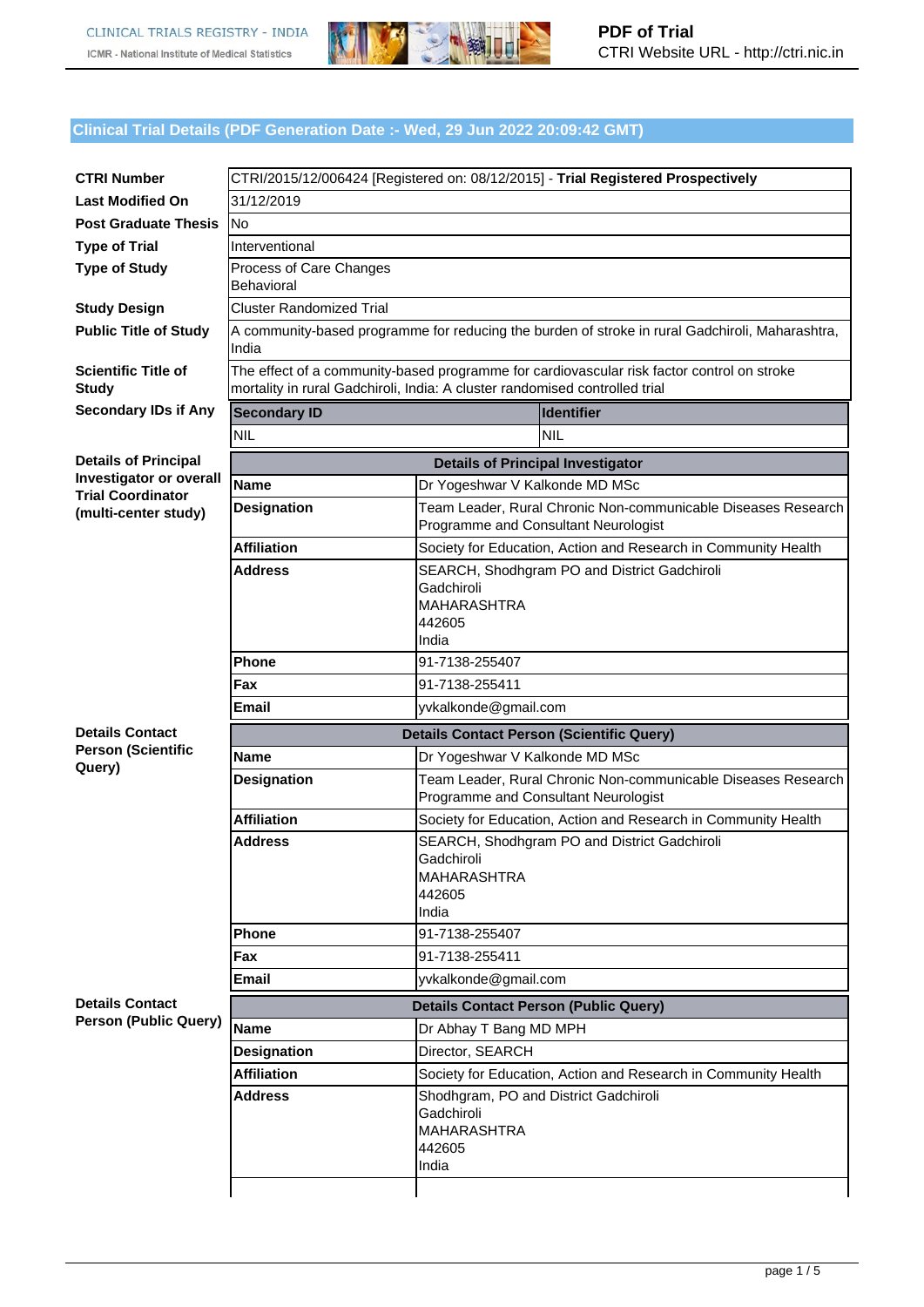

|                                               | Phone                                                   |                                  |  | 91-7138-255407                                                         |                                                               |                |                                                                                                                                                                                                                                                                                                     |  |
|-----------------------------------------------|---------------------------------------------------------|----------------------------------|--|------------------------------------------------------------------------|---------------------------------------------------------------|----------------|-----------------------------------------------------------------------------------------------------------------------------------------------------------------------------------------------------------------------------------------------------------------------------------------------------|--|
|                                               | Fax                                                     | 91-7138-255411                   |  |                                                                        |                                                               |                |                                                                                                                                                                                                                                                                                                     |  |
|                                               | search.gad@gmail.com<br>Email                           |                                  |  |                                                                        |                                                               |                |                                                                                                                                                                                                                                                                                                     |  |
| <b>Source of Monetary or</b>                  | <b>Source of Monetary or Material Support</b>           |                                  |  |                                                                        |                                                               |                |                                                                                                                                                                                                                                                                                                     |  |
| <b>Material Support</b>                       | > The Wellcome Trust/DBT India Alliance                 |                                  |  |                                                                        |                                                               |                |                                                                                                                                                                                                                                                                                                     |  |
| <b>Primary Sponsor</b>                        | <b>Primary Sponsor Details</b>                          |                                  |  |                                                                        |                                                               |                |                                                                                                                                                                                                                                                                                                     |  |
|                                               | Name                                                    | <b>SEARCH</b>                    |  |                                                                        | Society for Education Action and Research in Community Health |                |                                                                                                                                                                                                                                                                                                     |  |
|                                               | <b>Address</b>                                          |                                  |  |                                                                        | Shodhgram, PO and Dist Gadchiroli                             |                |                                                                                                                                                                                                                                                                                                     |  |
|                                               | <b>Type of Sponsor</b>                                  |                                  |  |                                                                        | Other [Non-Governmental Organisation]                         |                |                                                                                                                                                                                                                                                                                                     |  |
| <b>Details of Secondary</b><br><b>Sponsor</b> | <b>Name</b>                                             |                                  |  |                                                                        | <b>Address</b>                                                |                |                                                                                                                                                                                                                                                                                                     |  |
|                                               | <b>NIL</b>                                              |                                  |  | <b>NIL</b>                                                             |                                                               |                |                                                                                                                                                                                                                                                                                                     |  |
| <b>Countries of</b><br><b>Recruitment</b>     | <b>List of Countries</b>                                |                                  |  |                                                                        |                                                               |                |                                                                                                                                                                                                                                                                                                     |  |
|                                               | India                                                   |                                  |  |                                                                        |                                                               |                |                                                                                                                                                                                                                                                                                                     |  |
| <b>Sites of Study</b>                         | <b>Name of Principal</b><br>Investigator                |                                  |  | <b>Name of Site</b>                                                    | <b>Site Address</b>                                           |                | <b>Phone/Fax/Email</b>                                                                                                                                                                                                                                                                              |  |
|                                               | Dr Yogeshwar<br>Kalkonde MD MSc                         | Gadchiroli                       |  |                                                                        | SEARCH, Shodhgram<br>Gadchiroli                               |                | 91-7138-255407<br>91-7138-255411                                                                                                                                                                                                                                                                    |  |
|                                               |                                                         |                                  |  |                                                                        | <b>MAHARASHTRA</b>                                            |                | yvkalkonde@gmail.com                                                                                                                                                                                                                                                                                |  |
| <b>Details of Ethics</b><br><b>Committee</b>  | <b>Name of Committee</b>                                | <b>Approval Status</b>           |  |                                                                        | <b>Date of Approval</b>                                       |                | <b>Is Independent Ethics</b><br><b>Committee?</b>                                                                                                                                                                                                                                                   |  |
|                                               | <b>SEARCH Institutional</b><br><b>Ethical Committee</b> | Approved                         |  |                                                                        | 04/04/2015                                                    |                | No                                                                                                                                                                                                                                                                                                  |  |
|                                               | <b>SEARCH Institutional</b><br><b>Ethical Committee</b> | Approved                         |  |                                                                        | 31/03/2016                                                    |                | No                                                                                                                                                                                                                                                                                                  |  |
|                                               | <b>SEARCH Institutional</b><br><b>Ethical Committee</b> | Approved<br>Approved<br>Approved |  |                                                                        | 24/03/2017                                                    |                | No                                                                                                                                                                                                                                                                                                  |  |
|                                               | <b>SEARCH Institutional</b><br><b>Ethical Committee</b> |                                  |  |                                                                        | 20/03/2018                                                    |                | No                                                                                                                                                                                                                                                                                                  |  |
|                                               | <b>SEARCH Institutional</b><br><b>Ethical Committee</b> |                                  |  |                                                                        | 13/03/2019                                                    |                | No                                                                                                                                                                                                                                                                                                  |  |
| <b>Regulatory Clearance</b>                   | <b>Status</b>                                           |                                  |  |                                                                        | <b>Date</b>                                                   |                |                                                                                                                                                                                                                                                                                                     |  |
| <b>Status from DCGI</b>                       | Not Applicable                                          |                                  |  | No Date Specified                                                      |                                                               |                |                                                                                                                                                                                                                                                                                                     |  |
| <b>Health Condition /</b>                     | <b>Health Type</b>                                      |                                  |  |                                                                        | <b>Condition</b>                                              |                |                                                                                                                                                                                                                                                                                                     |  |
| <b>Problems Studied</b>                       | Patients                                                |                                  |  | Cerebral infarction, unspecified                                       |                                                               |                |                                                                                                                                                                                                                                                                                                     |  |
|                                               | Patients                                                |                                  |  |                                                                        | Essential (primary) hypertension                              |                |                                                                                                                                                                                                                                                                                                     |  |
| Patients                                      |                                                         |                                  |  | Nontraumatic intracerebral hemorrhage,<br>unspecified                  |                                                               |                |                                                                                                                                                                                                                                                                                                     |  |
|                                               | Patients                                                |                                  |  |                                                                        | Type 2 diabetes mellitus                                      |                |                                                                                                                                                                                                                                                                                                     |  |
| Intervention /                                | <b>Type</b>                                             |                                  |  | <b>Name</b>                                                            |                                                               | <b>Details</b> |                                                                                                                                                                                                                                                                                                     |  |
| <b>Comparator Agent</b>                       | Intervention                                            |                                  |  | Community-based programme<br>for cardiovascular risk factor<br>control |                                                               | through yearly | The intervention will include- i)<br>increasing awareness about<br>stroke and its risk factors<br>community-based awareness<br>campaigns, ii) screening of all<br>individuals 50 years of age and<br>older in the intervention villages<br>for hypertension and diabetes at<br>the beginning of the |  |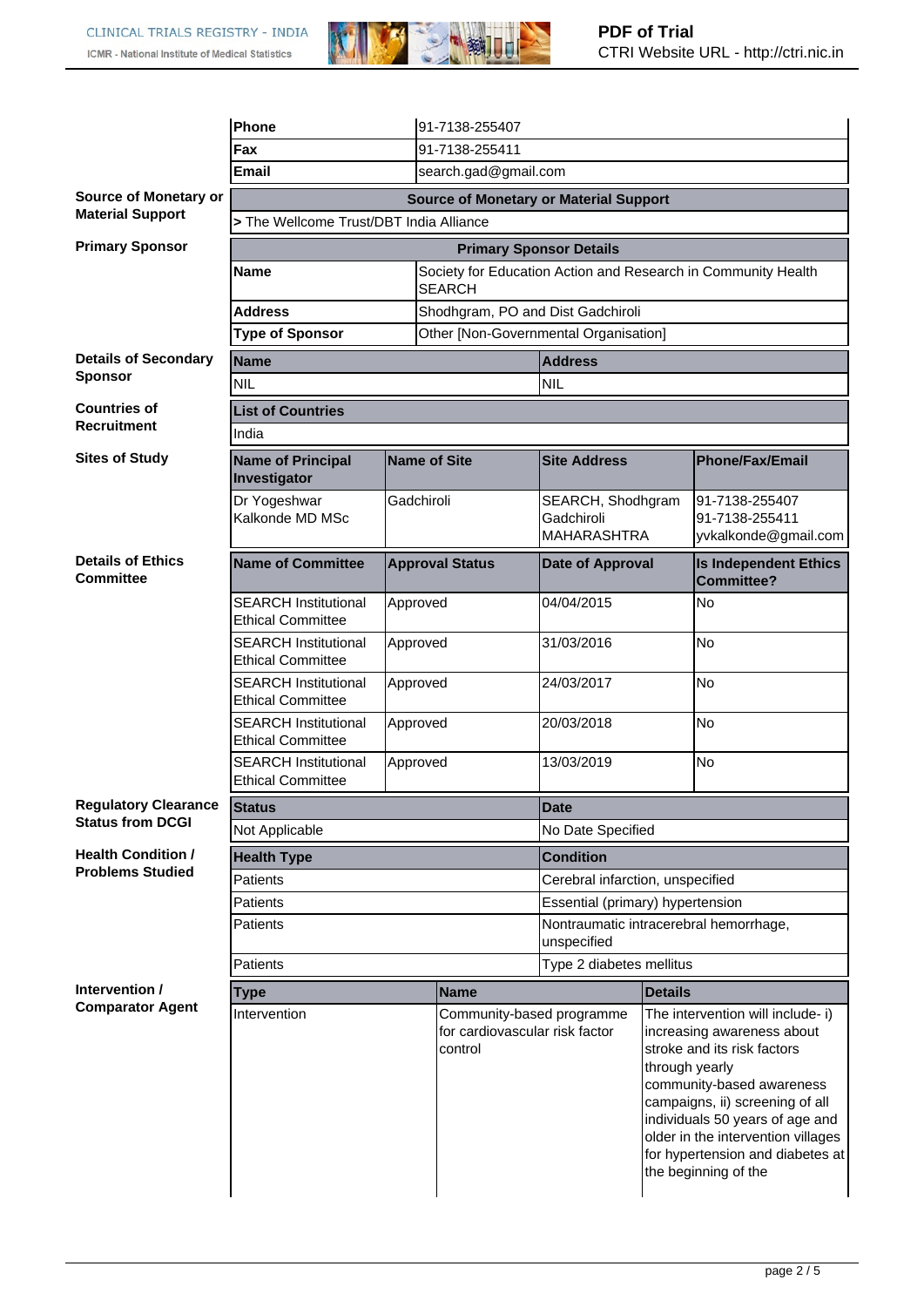

|                           |                           |                                                                                                                                                                                                          | intervention. This will be done<br>by a community health worker<br>using a electronic blood<br>pressure monitor and checking<br>for glycosuria using urine<br>dipsticks, iii) simplified<br>guideline-based treatment of<br>patients with hypertension<br>(using hydrochlorothiazide,<br>amlodipine and atenolol),<br>diabetes (using metformin and<br>glipizide), and secondary<br>prophylaxis of stroke (using low<br>dose aspirin and a low-dose |  |  |  |
|---------------------------|---------------------------|----------------------------------------------------------------------------------------------------------------------------------------------------------------------------------------------------------|-----------------------------------------------------------------------------------------------------------------------------------------------------------------------------------------------------------------------------------------------------------------------------------------------------------------------------------------------------------------------------------------------------------------------------------------------------|--|--|--|
|                           |                           |                                                                                                                                                                                                          | statin) by an outreach physician,<br>and d) follow up of these<br>patients for medication<br>compliance by the community<br>health worker and counseling of<br>patients to reduce salt, tobacco<br>and alcohol use.                                                                                                                                                                                                                                 |  |  |  |
|                           | <b>Comparator Agent</b>   | Enhanced usual care                                                                                                                                                                                      | Households in this arm will<br>receive information pamphlets<br>describing harmful effects of<br>tobacco at the beginning and at<br>the end of the intervention. The<br>households in this area have<br>access to care for chronic<br>diseases provided by the<br>government healthcare systems<br>and private practitioners.                                                                                                                       |  |  |  |
| <b>Inclusion Criteria</b> | <b>Inclusion Criteria</b> |                                                                                                                                                                                                          |                                                                                                                                                                                                                                                                                                                                                                                                                                                     |  |  |  |
|                           | <b>Age From</b>           | 50.00 Year(s)                                                                                                                                                                                            |                                                                                                                                                                                                                                                                                                                                                                                                                                                     |  |  |  |
|                           | Age To                    | 99.00 Year(s)                                                                                                                                                                                            |                                                                                                                                                                                                                                                                                                                                                                                                                                                     |  |  |  |
|                           | Gender                    | <b>Both</b>                                                                                                                                                                                              |                                                                                                                                                                                                                                                                                                                                                                                                                                                     |  |  |  |
|                           | <b>Details</b>            | Cluster level:<br>khol> Inclusion criteria: The village<br>>thol> 1.should<br>belong to the field practice area of SEARCH in Gadchiroli<br>district<br>>torl> 2.should have population >400<br>cbr/><br> |                                                                                                                                                                                                                                                                                                                                                                                                                                                     |  |  |  |
|                           |                           |                                                                                                                                                                                                          |                                                                                                                                                                                                                                                                                                                                                                                                                                                     |  |  |  |
| <b>Exclusion Criteria</b> | <b>Details</b>            | <b>Exclusion Criteria</b><br>Cluster level:                                                                                                                                                              |                                                                                                                                                                                                                                                                                                                                                                                                                                                     |  |  |  |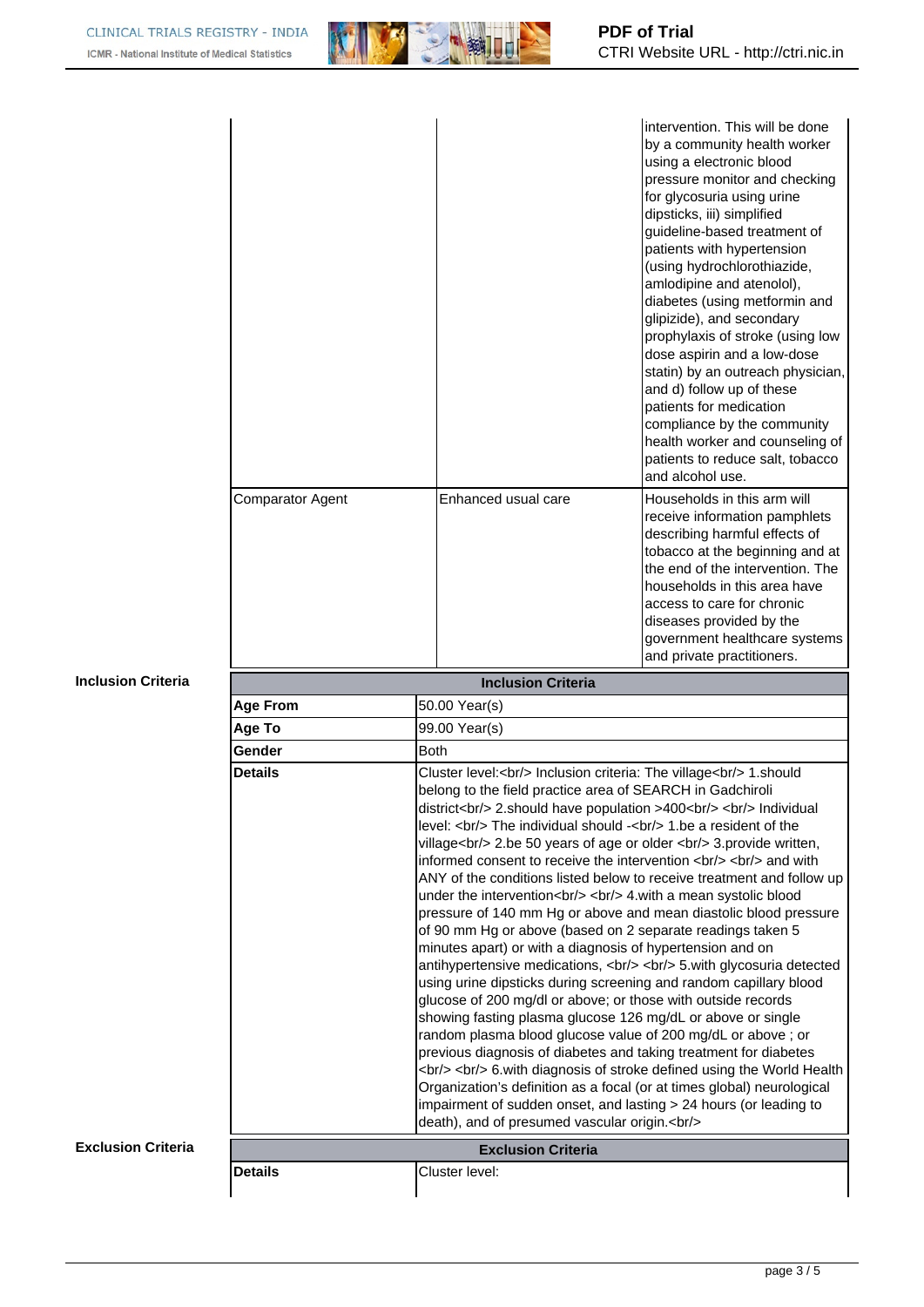

|                                                       | 1. villages within 5 km distance from Gadchiroli town (district place)                                                                                                                                                                                                                                                                                                                                                                                                                                                                                                                                                                                                                                                                                                                                                                                                                                                                           |                                                |                                                                                           |  |  |  |
|-------------------------------------------------------|--------------------------------------------------------------------------------------------------------------------------------------------------------------------------------------------------------------------------------------------------------------------------------------------------------------------------------------------------------------------------------------------------------------------------------------------------------------------------------------------------------------------------------------------------------------------------------------------------------------------------------------------------------------------------------------------------------------------------------------------------------------------------------------------------------------------------------------------------------------------------------------------------------------------------------------------------|------------------------------------------------|-------------------------------------------------------------------------------------------|--|--|--|
|                                                       |                                                                                                                                                                                                                                                                                                                                                                                                                                                                                                                                                                                                                                                                                                                                                                                                                                                                                                                                                  |                                                |                                                                                           |  |  |  |
|                                                       |                                                                                                                                                                                                                                                                                                                                                                                                                                                                                                                                                                                                                                                                                                                                                                                                                                                                                                                                                  | Individual level:<br>1.terminally ill patients |                                                                                           |  |  |  |
|                                                       |                                                                                                                                                                                                                                                                                                                                                                                                                                                                                                                                                                                                                                                                                                                                                                                                                                                                                                                                                  |                                                | 2.patients with cardiovascular or kidney disease that can not be                          |  |  |  |
|                                                       |                                                                                                                                                                                                                                                                                                                                                                                                                                                                                                                                                                                                                                                                                                                                                                                                                                                                                                                                                  | managed in primary care setting                |                                                                                           |  |  |  |
|                                                       |                                                                                                                                                                                                                                                                                                                                                                                                                                                                                                                                                                                                                                                                                                                                                                                                                                                                                                                                                  |                                                |                                                                                           |  |  |  |
| <b>Method of Generating</b><br><b>Random Sequence</b> | Computer generated randomization                                                                                                                                                                                                                                                                                                                                                                                                                                                                                                                                                                                                                                                                                                                                                                                                                                                                                                                 |                                                |                                                                                           |  |  |  |
| Method of<br><b>Concealment</b>                       | Centralized                                                                                                                                                                                                                                                                                                                                                                                                                                                                                                                                                                                                                                                                                                                                                                                                                                                                                                                                      |                                                |                                                                                           |  |  |  |
| <b>Blinding/Masking</b>                               | <b>Outcome Assessor Blinded</b>                                                                                                                                                                                                                                                                                                                                                                                                                                                                                                                                                                                                                                                                                                                                                                                                                                                                                                                  |                                                |                                                                                           |  |  |  |
| <b>Primary Outcome</b>                                | <b>Timepoints</b><br><b>Outcome</b>                                                                                                                                                                                                                                                                                                                                                                                                                                                                                                                                                                                                                                                                                                                                                                                                                                                                                                              |                                                |                                                                                           |  |  |  |
|                                                       | Reduction in stroke mortality                                                                                                                                                                                                                                                                                                                                                                                                                                                                                                                                                                                                                                                                                                                                                                                                                                                                                                                    |                                                | last 2.5 years of the intervention                                                        |  |  |  |
| <b>Secondary Outcome</b>                              | <b>Outcome</b>                                                                                                                                                                                                                                                                                                                                                                                                                                                                                                                                                                                                                                                                                                                                                                                                                                                                                                                                   |                                                | <b>Timepoints</b>                                                                         |  |  |  |
|                                                       | Reduction in all-cause mortality                                                                                                                                                                                                                                                                                                                                                                                                                                                                                                                                                                                                                                                                                                                                                                                                                                                                                                                 |                                                |                                                                                           |  |  |  |
|                                                       |                                                                                                                                                                                                                                                                                                                                                                                                                                                                                                                                                                                                                                                                                                                                                                                                                                                                                                                                                  |                                                | last 2.5 years of the intervention                                                        |  |  |  |
|                                                       | Reduction in cardiovascular mortality                                                                                                                                                                                                                                                                                                                                                                                                                                                                                                                                                                                                                                                                                                                                                                                                                                                                                                            |                                                | last 2.5 years of the intervention                                                        |  |  |  |
|                                                       | Number of individuals with hypertension taking<br>antihypertensive medications                                                                                                                                                                                                                                                                                                                                                                                                                                                                                                                                                                                                                                                                                                                                                                                                                                                                   |                                                | at baseline and at the end of 3.5 years of the<br>intervention                            |  |  |  |
|                                                       | Blood pressure reduction in the intervention arm                                                                                                                                                                                                                                                                                                                                                                                                                                                                                                                                                                                                                                                                                                                                                                                                                                                                                                 |                                                | at baseline and at the end of 3.5 years of the<br>intervention                            |  |  |  |
|                                                       | Number of diabetic patients who have random<br>capillary blood glucose of 200mg/dl or less in the                                                                                                                                                                                                                                                                                                                                                                                                                                                                                                                                                                                                                                                                                                                                                                                                                                                |                                                | at baseline and at the end of 3.5 years of the<br>lintervention                           |  |  |  |
|                                                       | intervention arm                                                                                                                                                                                                                                                                                                                                                                                                                                                                                                                                                                                                                                                                                                                                                                                                                                                                                                                                 |                                                |                                                                                           |  |  |  |
|                                                       | Awareness about stroke and its risk factors<br>(Which body organ is affected in stroke? Which<br>diseases or factors increase the risk of stroke?)                                                                                                                                                                                                                                                                                                                                                                                                                                                                                                                                                                                                                                                                                                                                                                                               |                                                | at baseline and at the end of 3.5 years of the<br>intervention                            |  |  |  |
| <b>Target Sample Size</b>                             | Total Sample Size=5600                                                                                                                                                                                                                                                                                                                                                                                                                                                                                                                                                                                                                                                                                                                                                                                                                                                                                                                           |                                                |                                                                                           |  |  |  |
|                                                       | Sample Size from India=5600                                                                                                                                                                                                                                                                                                                                                                                                                                                                                                                                                                                                                                                                                                                                                                                                                                                                                                                      |                                                |                                                                                           |  |  |  |
|                                                       | Final Enrollment numbers achieved (Total)=Applicable only for Completed/Terminated trials                                                                                                                                                                                                                                                                                                                                                                                                                                                                                                                                                                                                                                                                                                                                                                                                                                                        |                                                |                                                                                           |  |  |  |
|                                                       |                                                                                                                                                                                                                                                                                                                                                                                                                                                                                                                                                                                                                                                                                                                                                                                                                                                                                                                                                  |                                                | Final Enrollment numbers achieved (India)=Applicable only for Completed/Terminated trials |  |  |  |
| <b>Phase of Trial</b>                                 | N/A                                                                                                                                                                                                                                                                                                                                                                                                                                                                                                                                                                                                                                                                                                                                                                                                                                                                                                                                              |                                                |                                                                                           |  |  |  |
| Date of First<br><b>Enrollment (India)</b>            | 18/01/2016                                                                                                                                                                                                                                                                                                                                                                                                                                                                                                                                                                                                                                                                                                                                                                                                                                                                                                                                       |                                                |                                                                                           |  |  |  |
| Date of First<br><b>Enrollment (Global)</b>           | No Date Specified                                                                                                                                                                                                                                                                                                                                                                                                                                                                                                                                                                                                                                                                                                                                                                                                                                                                                                                                |                                                |                                                                                           |  |  |  |
| <b>Estimated Duration of</b>                          | $\textsf{Years}=3$                                                                                                                                                                                                                                                                                                                                                                                                                                                                                                                                                                                                                                                                                                                                                                                                                                                                                                                               |                                                |                                                                                           |  |  |  |
| <b>Trial</b>                                          | Months=6                                                                                                                                                                                                                                                                                                                                                                                                                                                                                                                                                                                                                                                                                                                                                                                                                                                                                                                                         |                                                |                                                                                           |  |  |  |
|                                                       | Days=0                                                                                                                                                                                                                                                                                                                                                                                                                                                                                                                                                                                                                                                                                                                                                                                                                                                                                                                                           |                                                |                                                                                           |  |  |  |
| <b>Recruitment Status of</b><br><b>Trial (Global)</b> | Not Applicable                                                                                                                                                                                                                                                                                                                                                                                                                                                                                                                                                                                                                                                                                                                                                                                                                                                                                                                                   |                                                |                                                                                           |  |  |  |
| <b>Recruitment Status of</b><br>Trial (India)         | Open to Recruitment                                                                                                                                                                                                                                                                                                                                                                                                                                                                                                                                                                                                                                                                                                                                                                                                                                                                                                                              |                                                |                                                                                           |  |  |  |
| <b>Publication Details</b>                            | Kalkonde Y, Deshmukh M, Nila S, Jadhao S, Bang A. Effect of a community-based intervention for<br>cardiovascular risk factor control on stroke mortality in rural Gadchiroli, India: study protocol for a<br>cluster randomised controlled trial. Trials. 2019 Dec 23;20(1):764. doi: 10.1186/s13063-019-3870-x.                                                                                                                                                                                                                                                                                                                                                                                                                                                                                                                                                                                                                                 |                                                |                                                                                           |  |  |  |
| <b>Brief Summary</b>                                  | With epidemiological transition, stroke is emerging as an important cause of death and disability in<br>rural India and perpetuates poverty. Community-based interventions that controlled cardiovascular<br>risk factors using well-established medications and lifestyle changes have reduced stroke mortality<br>in developed countries. However, well tested community-based interventions to reduce the stroke<br>mortality in rural areas of India as well as other developing countries are lacking. Stroke mortality in<br>such areas can be potentially reduced in a cost effective manner by using simple guideline-based<br>treatments of cardiovascular risk factors using generic medicines and increasing awareness about<br>stroke. However, delivering such a care in rural areas where there is minimal awareness about<br>stroke and its risk factors, economic resources are limited and healthcare for these problems in not |                                                |                                                                                           |  |  |  |